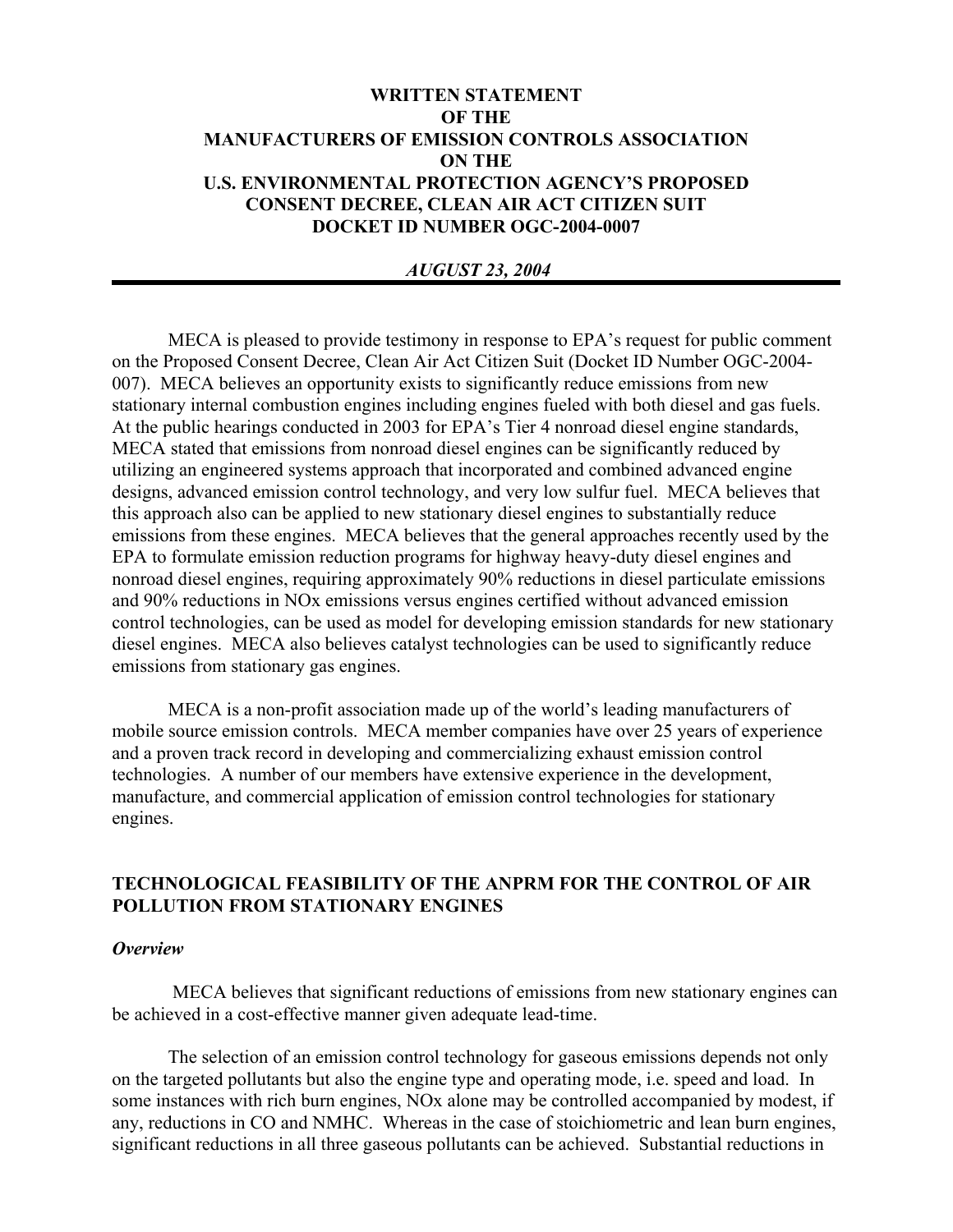PM emissions can also be achieved for lean-burn engines.

Different emission control technologies have to be applied to stationary IC engines depending on their air to fuel ratio. This is due to the fact that the exhaust gas composition differs depending on whether the engine is operated in a rich, lean, or stoichiometric burn condition. Engine operating mode (speed and load) as it affects exhaust gas temperature also has to be considered.

 Nonselective catalytic reduction (NSCR) can achieve substantial NOx reductions for rich burn engines. This same catalyst technology is referred to as a three-way catalyst when the engine is operated at the stoichiometric point  $( =1)$  where not only is NOx reduced but so are CO and NMHC. Conversely, lean NOx and oxidation catalysts provide little, if any, emission control in a rich-burn environment. However in a lean-burn environment, oxidation catalysts provide significant reductions in both CO and NMHC, and lean-NOx catalysts provide reductions in NOx, CO, and NMHC.

Technologies to reduce diesel emissions, such as diesel particulate filters (DPFs), diesel oxidation catalysts (DOCs) and selective catalytic reduction systems (SCR) are commercially available today. These systems have been installed on vehicles and equipment both as original equipment and as retrofit technology on over 250,000 nonroad engines worldwide. These technologies have also been equipped on a variety of large stationary diesel engines used for power production.

 Furthermore, MECA believes that the technologies and strategies being developed for the 2007/2010 heavy-duty highway diesel engine and Tier 4 nonroad diesel engine standards, will be applicable stationary diesel engines provided adequate lead-time is given. A comprehensive list of references discussing the considerable progress in developing, optimizing, and applying advanced emission control technologies and strategies for reducing emissions from diesel engines can be found in *Diesel Emission Control: 2001 in Review*, SAE Paper No. 2002- 01-0285 (2002 SAE Congress, Detroit), *Diesel Emission Control: 2002 in Review*, SAE Paper No. 2003-01-0039 (2003 SAE Congress, Detroit) and *Diesel Emission Control Technology: 2003 in Review*, SAE Paper No. 2004-01-0070 (2004 SAE Congress, Detroit). Emission control technology options for nonroad diesel engines are also detailed in MECA's report "Exhaust Emission Controls Available to Reduce Emissions from Nonroad Diesel Engines" published in April 2003 and available on MECA's website: www.meca.org.

### *Nonselective Catalytic Reduction (NSCR) and Three-way Catalysts for Rich-Burn and Stoichiometric Stationary Engines*

 NSCR has been used to control NOx emissions from rich-burn engines for over 15 years. The systems have demonstrated the ability to achieve greater than 98 percent reduction. Over 3000 rich burn IC engines have been equipped with NSCR technology in the U.S. alone. Engines in excess of 250 hp have been equipped with NSCR. In the presence of CO and NMHC in the engine exhaust, the catalyst converts NOx to nitrogen and oxygen.

NSCR reduces NOx, CO, and HC emissions if an engine is operated stoichiometrically. NSCR used in this manner is defined as a three-way conversion catalyst. In order for conversion efficiencies to remain high, the air to fuel ratio must remain within a fairly narrow window of the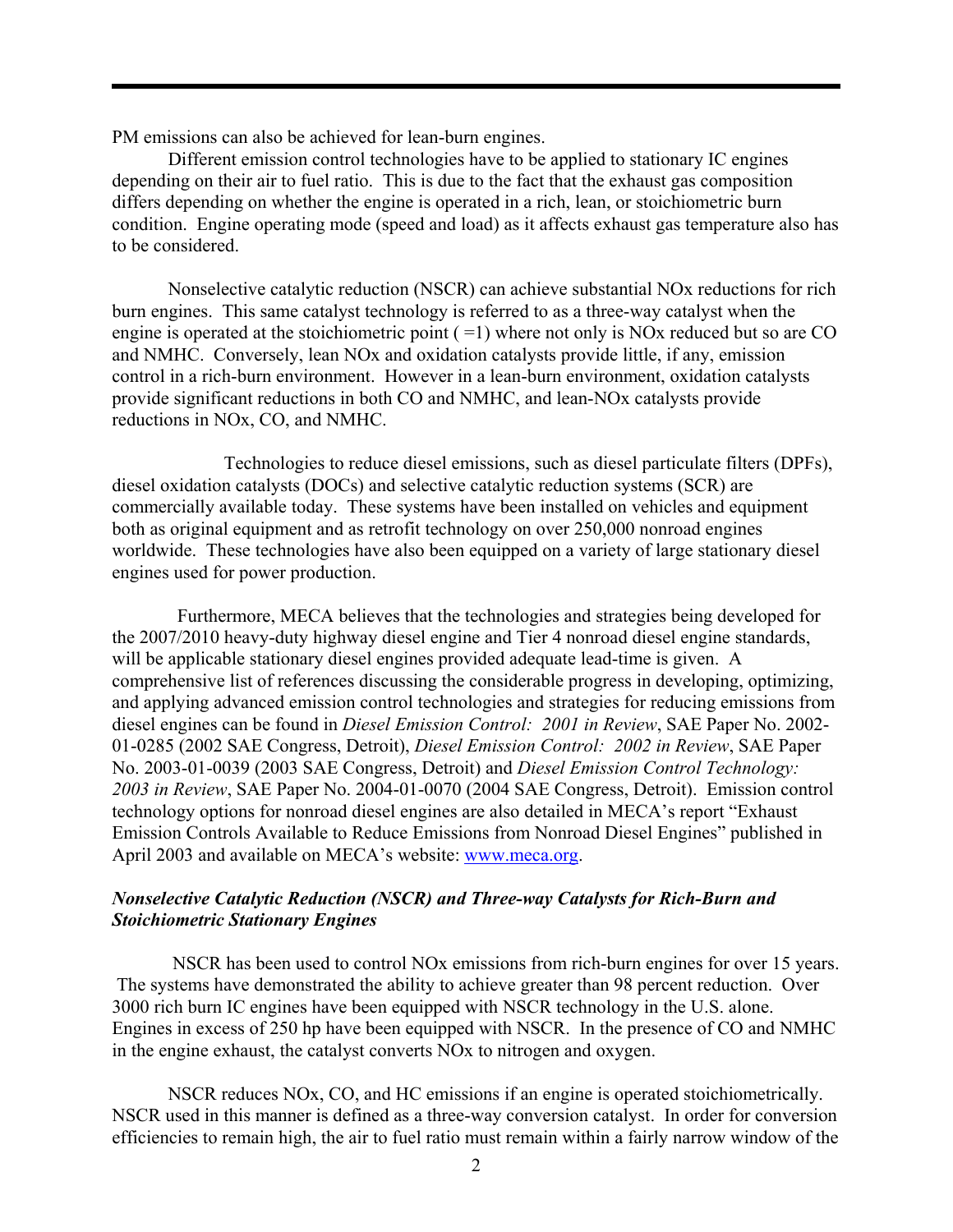stoichiometric point  $( =1)$ . NOx conversion efficiency drops dramatically when the engine is run in the lean regime, while NMHC and CO conversion efficiency also declines somewhat. Threeway catalysts are installed on over 1000 stationary IC engines in the U.S. and have been in use for over 10 years.

## *PM, Toxic HC, NOx Emission Control Technology Capability and Experience for Stationary Diesel Engines*

A number of advanced emission control technologies exist today to significantly reduce PM, HC, NOx and toxic emissions from diesel engines. These include DPFs, SCR, NOx adsorbers, lean NOx catalysts, EGR (exhaust gas recirculation), and DOCs. Crankcase emission control technologies will also be available to reduce crankcase emissions from these engines.

*Diesel Particulate Filters* (DPFs) – As noted above, DPFs are commercially available today. Over 150,000 on-road heavy-duty vehicles worldwide have been retrofit with DPFs and over 750,000 new diesel passenger cars in Europe have been equipped with this technology since 2000. At least two engine manufacturers are already offering diesel engines for transit applications integrated with DPFs, with all heavy-duty engine manufacturers intending to include integrated DPFs with all new U.S. highway heavy-duty diesel engines starting in 2007 (to meet EPA's 2007 highway heavy-duty engine particulate standard of 0.01 g/bhp-hr). Engine manufacturers have also begun to include DPFs with new heavy-duty diesel engines in Japan to comply with Japan's 2005 heavy-duty particulate matter standard. In all cases these heavy-duty highway diesel engine applications in the U.S. and Japan will include active filter regeneration strategies to ensure that filter regeneration occurs under all engine operating conditions. In general these active regeneration strategies for highway diesel engine applications include advanced engine controls and/or diesel fuel injection strategies that serve to elevate filter temperatures to levels necessary to ensure regeneration occurs on the vehicle.

For nonroad engines, DPFs have been successfully installed and used on mining, construction, and materials handling equipment where vehicle integration has been challenging. These nonroad applications include the use of both passive and active filter regeneration strategies. Active nonroad DPF options include diesel fuel injection strategies, engine throttling strategies, the use of electrical heating elements, and fuel burners.

Particulate filters, many employing active regeneration strategies such as fuel burners or electrical resistance heaters, have also been used on over 100 locomotives in Europe since the mid-1990s providing in excess of an 85 percent reduction in particulate matter (PM) emissions. Some of these systems have been operating effectively for over 650,000 kilometers. The European locomotive applications include DPFs installed on Caterpillar 3512 and 3516 engines powered at 1100 and 1500 kW, respectively. Currently, a DPF system is being installed on a 3000 kW diesel locomotive in Germany. Active DPF retrofit systems are also being evaluated in a railroad industry sponsored test program at Southwest Research Institute (San Antonio, TX) using a two-stroke, V-16 locomotive engine rated at 1490 kW  $\omega$  900 rpm. Active DPF systems have also been used in Europe on a limited number of commercial marine diesel engines including sight-seeing ships used on lakes in Switzerland.

Large stationary diesel engines used for both primary and back-up power generation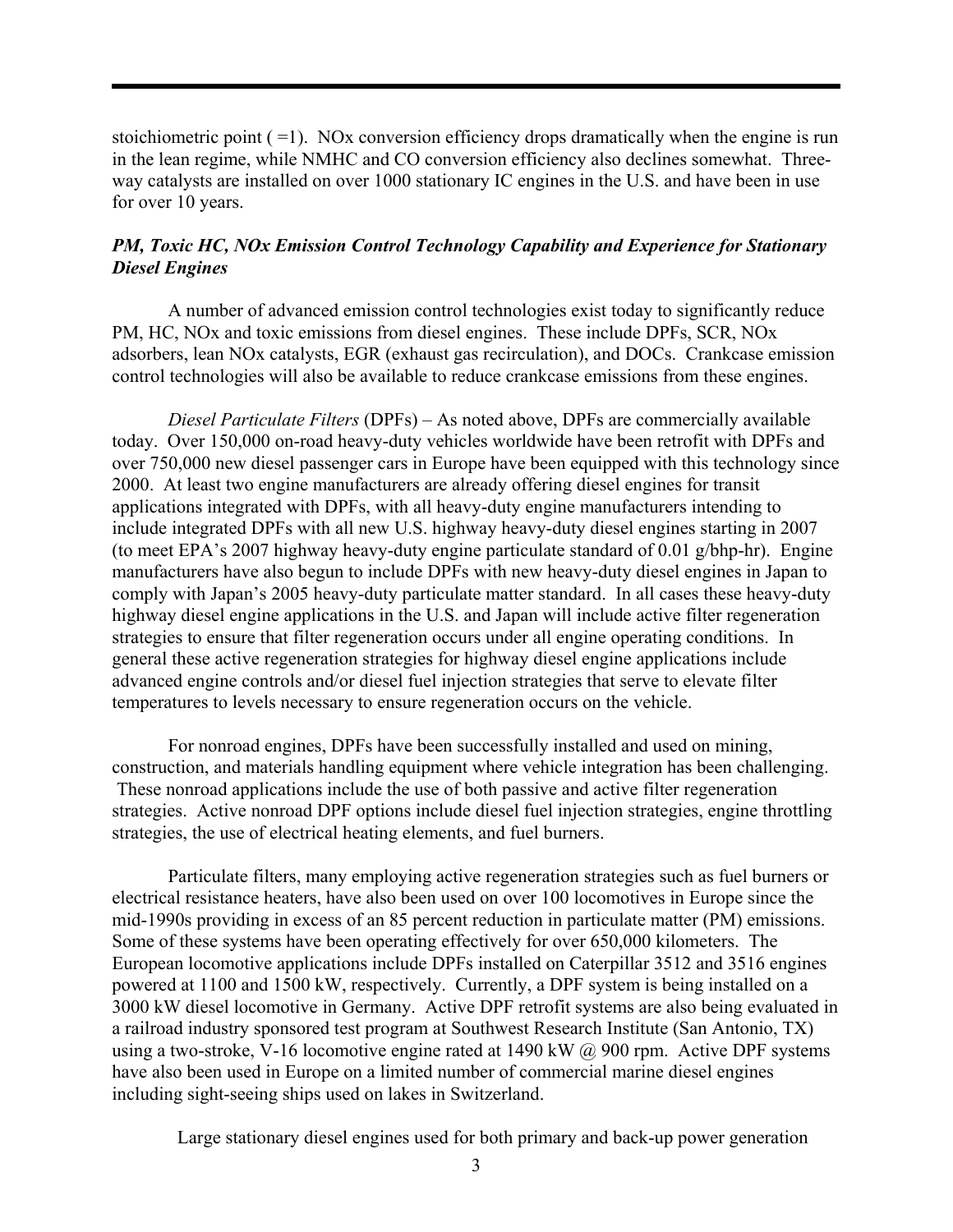have also been installed with DPF systems to control particulate emissions. Perhaps the most comprehensive information on the application of DPFs to stationary diesel engines can be found in the California Air Resources Board staff report issued in September 2003 to support ARB's air toxic control measure aimed at reducing particulate emissions from these engines (ARB staff report available at: www.arb.ca.gov/regact/statde/statde.htm). This report includes lists of DPF applications and reports on operating experience on large stationary engines in California. The California experience includes numerous DPF installations on large engines rated above 600 kW, including Caterpillar 3516 engines rated in the 1490-2120 kW range. Operating experience with these large engine DPF systems has been generally good with DPFs providing 85% or larger reductions in particulate matter compared to uncontrolled levels. Currently one manufacturer has been verified under ARB's diesel retrofit verification program with a DPF technology for stationary diesel engines. This DPF technology has been verified as a Level 3 technology (> 85% particulate matter reduction) for a wide range of diesel engines used in stationary applications covering model years from 1996 through 2003 engines. Additional verifications of retrofit DPF technologies for stationary engines are expected under this ARB program.

As part of their work on controlling particulate emissions from stationary diesel engines ARB has conducted a test program to evaluate a number of emission control technology options on a stationary engine. Some discussion of this test program is also included in ARB's staff report referenced above. Options evaluated included a passive DPF approach an active DPF approach utilizing electric resistance heaters. Both of these technologies were reported to reduce particulate emissions by more than 90% on a 2000 model year Caterpillar 3406C engine.

Where diesel fuel with <15 ppm sulfur is used, precious metal catalyst-based diesel particulate filters (CB-DPFs) have consistently demonstrated the capability to reduce PM emissions on a mass basis by up to 90 percent or more. In addition, this technology has proven effective in reducing the carbon-based PM by up to 99.9+ percent, while significantly reducing particle numbers over the full range of particle size, including ultra-fine particles. CB-DPF technology, has also demonstrated the capability to reduce a wide range of toxic hydrocarbon species and PAHs by up to 80 percent or more.

Particulate filter systems are emerging that are specially designed to provide exhaust flow turbulence and increased particulate residence time, and have achieved PM reductions in the 40 to 65+ percent range. A version of this particulate filter technology is currently offered in Europe as a retrofit technology for reducing diesel particulate emissions from late model diesel passenger cars and being evaluated for heavy-duty diesel retrofit applications in the United States. A similar filter design is being evaluated for original equipment passenger car and heavy truck applications in Europe (see, e.g., *New Diesel Catalyst systems to Achieve European Legislation – Tested on a Volvo S60 Passenger Car*, 24<sup>th</sup> Vienna Motor Symposium, May 15-16, 2003, Vienna, Austria). Another design is being developed by a different manufacturer for nonroad engine applications, including engines under 37 kW.

*Diesel Oxidation Catalysts (DOCs)* – Over 250,000 nonroad vehicles and equipment, including mining vehicles, skid steer loaders, forklift trucks, construction vehicles, and stationary engines, as well as over 50,000,000 diesel passenger cars and over 1.5 million trucks and buses worldwide have been equipped with DOCs. Control efficiencies of 20-50 % for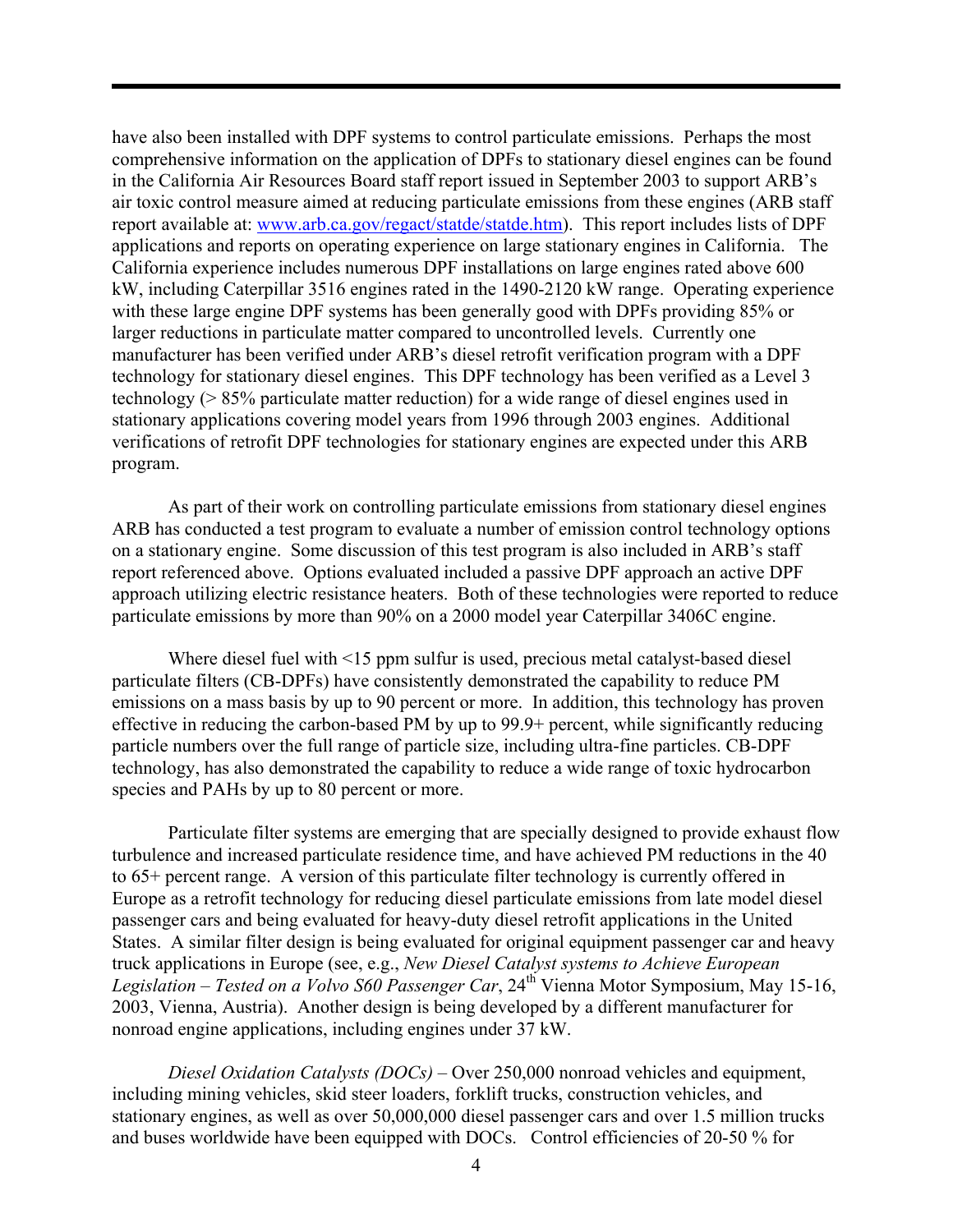particulate matter (PM), up to 90 % reductions for CO and HC, including large reductions in toxic hydrocarbon species have been achieved and reported in tests of DOCs on a large variety of on-road and nonroad diesel engines. With respect to particulate emissions, the wide range of PM reductions observed with DOCs reflects the fact that DOCs oxidize soluble hydrocarbons associated with PM (the so-called soluble oil fraction [SOF] of PM). The SOF content of PM is related in part to the oil consumption characteristics of diesel engines.

Although the application of DOCs to stationary diesel engines is limited, the technology has been applied to some large, stationary diesel engines. An example of this is the installation of DOCs on an emergency generator in California in 2000. The engine is a Cummins KTA50- G9 rated at 1,650 kW. The DOC installed on this large diesel engine provides odor control as well as reducing PM, CO, and hydrocarbon emissions. Several other DOC installations on stationary engines or tests of DOCs on stationary engines are listed in the ARB staff stationary engine report referenced previously in discussing DPF experience. Oxidation catalysts have also been installed on ferries operating around Hong Kong and have been effective in reducing particulate emissions.

*Selective Catalytic Reduction (SCR) Technology* **–** SCR technology is a proven NOx control strategy. SCR has been used to control NOx emissions from stationary sources for over 15 years. More recently, it has been applied to select mobile sources including trucks, marine vessels, and locomotives. In 2005, SCR using a urea-based reductant is expected to be introduced on a large number of on-road diesel heavy-duty engines to help meet the Euro 4 heavy-duty NOx emission standards. Applying SCR to diesel-powered engines provides simultaneous reductions of NOx, PM, and HC emissions. Since the mid-1990s, SCR technology using a urea-based reductant has been installed on a variety of marine applications in Europe including ferries, cargo vessels, and tugboats with over 100 systems installed on engines ranging from approximately 450 to 10,400 kW. These marine SCR applications include the design and integration of systems on a vessel's main propulsion engines and auxiliary engines. A smaller number of SCR systems have also been installed on diesel locomotives, largely in Europe.

SCR has also been combined with DPF technology to provide simultaneous large reductions in NOx and PM emissions as well as reductions in CO and hydrocarbon emissions. In California, a 300-ton gantry crane powered by a turbocharged, after-cooled diesel engine rated at 850 kW was equipped with such a combined emission system in 2001. The expected emission reductions were an 85 % reduction of particulate matter and a 90 % reduction in NOx. A few combined SCR/DPF systems have also been installed on stationary diesel engines used for power production including six Caterpillar 3516B engines operating in southern California. Volvo AB recently announced in the summer of 2004 the launch of 27 diesel transit buses in Sweden that are operating with a combined SCR/DPF system to reduce PM and NOx emissions below the European Euro 5 heavy-duty emission limits that do not come into force until 2008. A number of small test fleets of heavy-duty over-the-road diesel vehicles are also operating within the U.S. to demonstrate the capabilities of combined PM and NOx control using SCR and DPFs. DOE's (U.S. Department of Energy) APBF-DEC program includes the evaluation of two different combined SCR/DPF systems on a 12 liter heavy-duty diesel engine. Results on this program will be reported at the 10<sup>th</sup> Annual DEER (Diesel Engine Emission Research) Conference during the week of August 29, 2004. These results to-date include the operation of these two different SCR/DPF systems for 2000 hours of durability with emission performance near the EPA 2010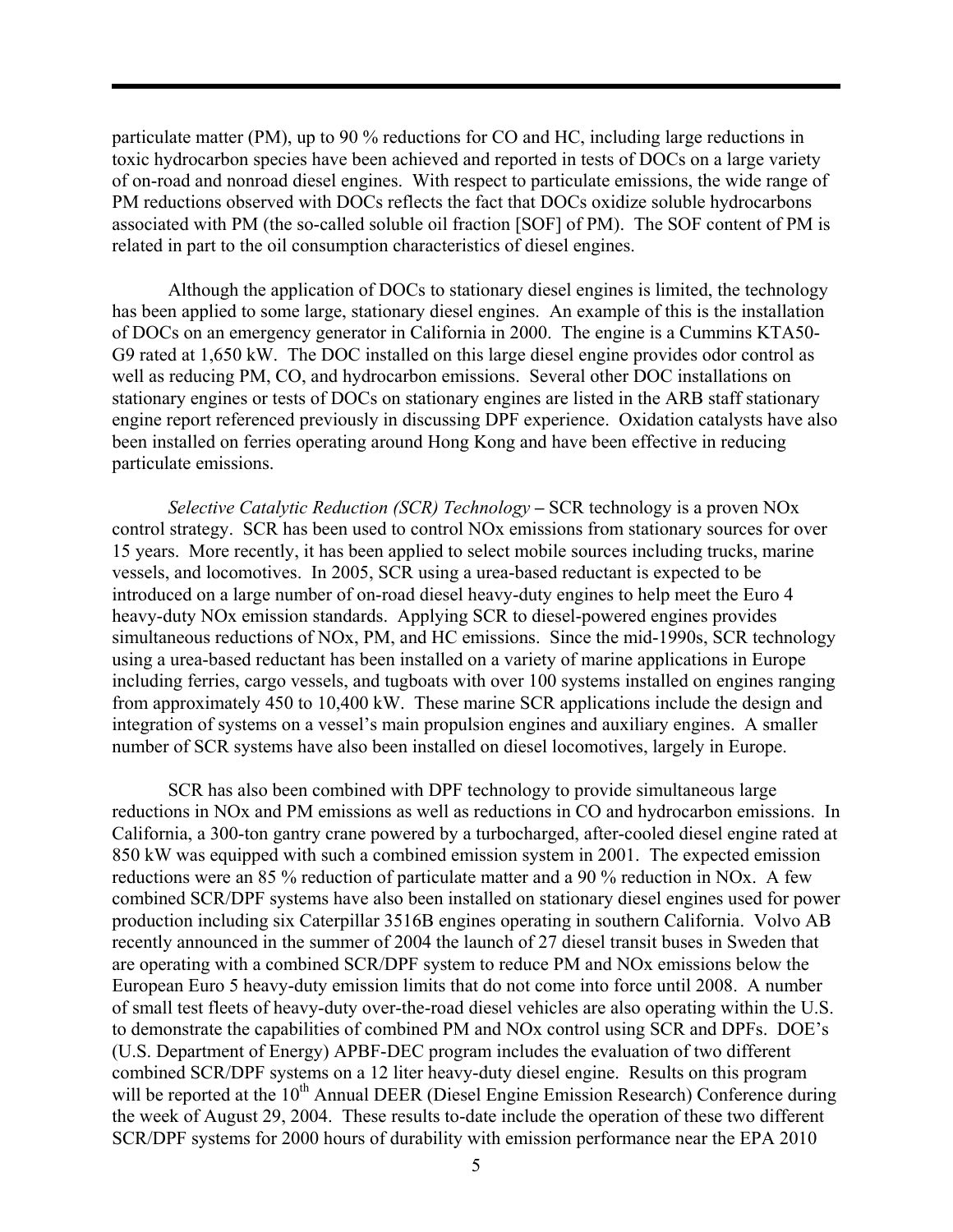heavy-duty on-road emission limits.

*NOx Adsorber Technology –* MECA believes that NOx absorber technology will also be an available NOx control strategy to help reduce NOx emissions from stationary diesel engines. NOx adsorber catalysts are currently being used commercially in light-duty gasoline direct injection (GDI) engines sold in Europe and Japan. This technology continues to undergo extensive research and development in preparation for the U.S. 2007/2010 on-road heavy-duty and Tier 4 nonroad diesel engine requirements. The progress in developing and optimizing this technology has been extremely impressive. Indeed, the Clean Diesel Independent Review Panel, charged by EPA to assess the technological progress in meeting the 2007/2010 standards, concluded in latter part of 2002, that NOx adsorber technology development was on track to help meet the on-road heavy-duty engine standards and no technological roadblocks were identified. The recent EPA *Highway Diesel Progress Review Report 2* (March 2004) also summarizes recent results from the Department of Energy (DOE) APBF-DEC program that demonstrate the ability of a NOx adsorber/DPF system to maintain 90% NOx efficiency on a heavy-duty diesel engine for more than 1500 hours of operation. Information to be presented at DOE's  $10^{th}$ Annual DEER (Diesel Engine Emission Research) Conference during the week of August 29, 2004 will update this information on this heavy-duty NOx adsorber/DPF system test program and show that this 90% NOx efficiency level was maintained through 2000 hours of durability including numerous high temperature desulfation events.

 The current focus of NOx adsorber technology development and optimization is on: 1) expanding the operating temperature window in which the technology will perform, 2) improving the thermal durability of the technology, 3) improving the desulfurization methods and performance, and 4) improving system packaging and integration. The progress being made in these areas continues to be impressive. In light-duty applications, several automobile manufacturers are conducting in-vehicle tests with NOx adsorber/DPF systems (see for example, SAE Paper No. 2004-01-1791 for EPA's emission tests of prototype vehicles equipped with NOx adsorber/DPF systems) and one manufacturer has introduced a diesel-powered passenger car in Europe and a diesel-powered light-duty truck in Japan with a combined NOx adsorber/DPF system in late 2003.

*Low-Pressure EGR* – This technology is being successfully demonstrated in retrofit applications on trucks, buses, and other applications. Over 1500 systems are running worldwide. Low-pressure EGR has demonstrated a NOx control capability in the range of 30 to 60 percent. With an active DPF and <15 ppm sulfur diesel, NOx control levels as high as 80 percent may be achievable. Current experience with low-pressure EGR is in the 140-330 kW range, with a new larger EGR valve now being offered to cover diesel engine applications up to 750 kW. Lowpressure EGR systems are currently being developed for stationary diesel engines rated at up to 2200 kW.

*Lean NOx Catalyst (LNC) Technology* – This technology, which has been utilized in passenger car applications in Europe, recently was verified by the California Air Resources Board (25 percent NOx control) in retrofit applications. This technology, which is being used in combination with both DPFs or DOCs, is being demonstrated and commercialized for a variety of nonroad applications, including heavy-duty earthmoving equipment, agricultural pumps, and portable engines.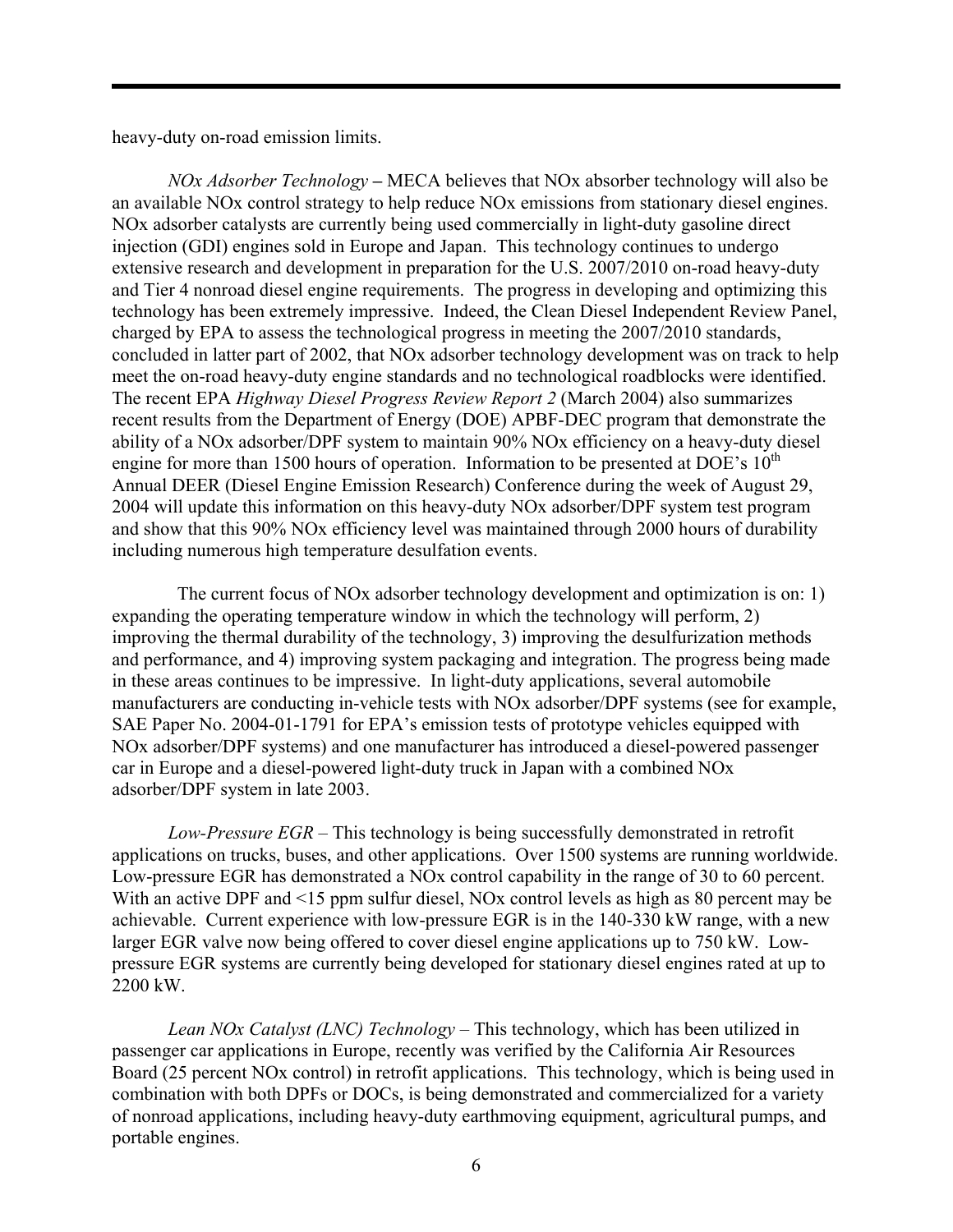*Crankcase Emission Controls* – Crankcase emissions from diesel engines can be significant and can be controlled by the use of a multi-stage filter designed to collect, coalesce, and return the emitted lube oil to the engine's sump. Filtered gases are returned to the intake system, balancing the differential pressures involved. Typical systems consist of a filter housing, a pressure regulator, a pressure relief valve and an oil check valve. These systems have the capability to virtually eliminate crankcase emissions. This technology is currently being used in Europe on new engines as well as the United States on a retrofit basis. Closed crankcases with filtration systems will be required on new heavy-duty on-road and nonroad diesel engines as part of EPA's regulatory programs covering these applications.

#### **COSTS**

History has shown that advanced emission control technologies have been applied to a wide variety of mobile source applications in a cost-effective manner. Indeed the cost of meeting new, stricter emission requirements has always been less than initially anticipated. We believe that new strict emission standards for stationary engines will also be met in a costeffective manner given adequate lead-time.

ARB in their stationary engine staff report referenced previously, estimated costs for a DPF on a stationary diesel engine rated at 440 kW to be \$22,400.00 for equipment and installation (approximately \$50/kW). DOC costs for a similarly sized stationary engine were estimated to be \$6150.00 (about \$14/kW). In a July 2002 report a CALSTART study sponsored by DOE, the Gas Technology Institute, and the Department of Transportation (DOT) evaluated various options for reducing emissions form passenger ferries operating in the San Francisco Bay Area. Included in these options were equipping EPA Tier 2 compliant engines with a catalyst-based DPF, with SCR, and with a combined SCR/DPF system (DPF operating at 90% PM reduction efficiency, SCR operating at 80% NOx reduction efficiency). Estimated emission system option installed costs from this study were \$20/kW for the DPF option, \$71/kW for the SCR option, and \$91/kW for the combined SCR/DPF option. Current large-scale commercial marine SCR-only applications in Europe are in the \$22-\$45/kW range.

#### **CONCLUSION**

 While we recognize that reducing emissions from stationary engines present engineering challenges, we also believe these challenges can and will be met. Our industry has successfully provided cost-effective emissions control technologies for over 25 years and believes that costeffective, high performance solutions can be found for stationary engines.

### **CONTACT**

Dale L. McKinnon Manufacturers of Emission Controls Association